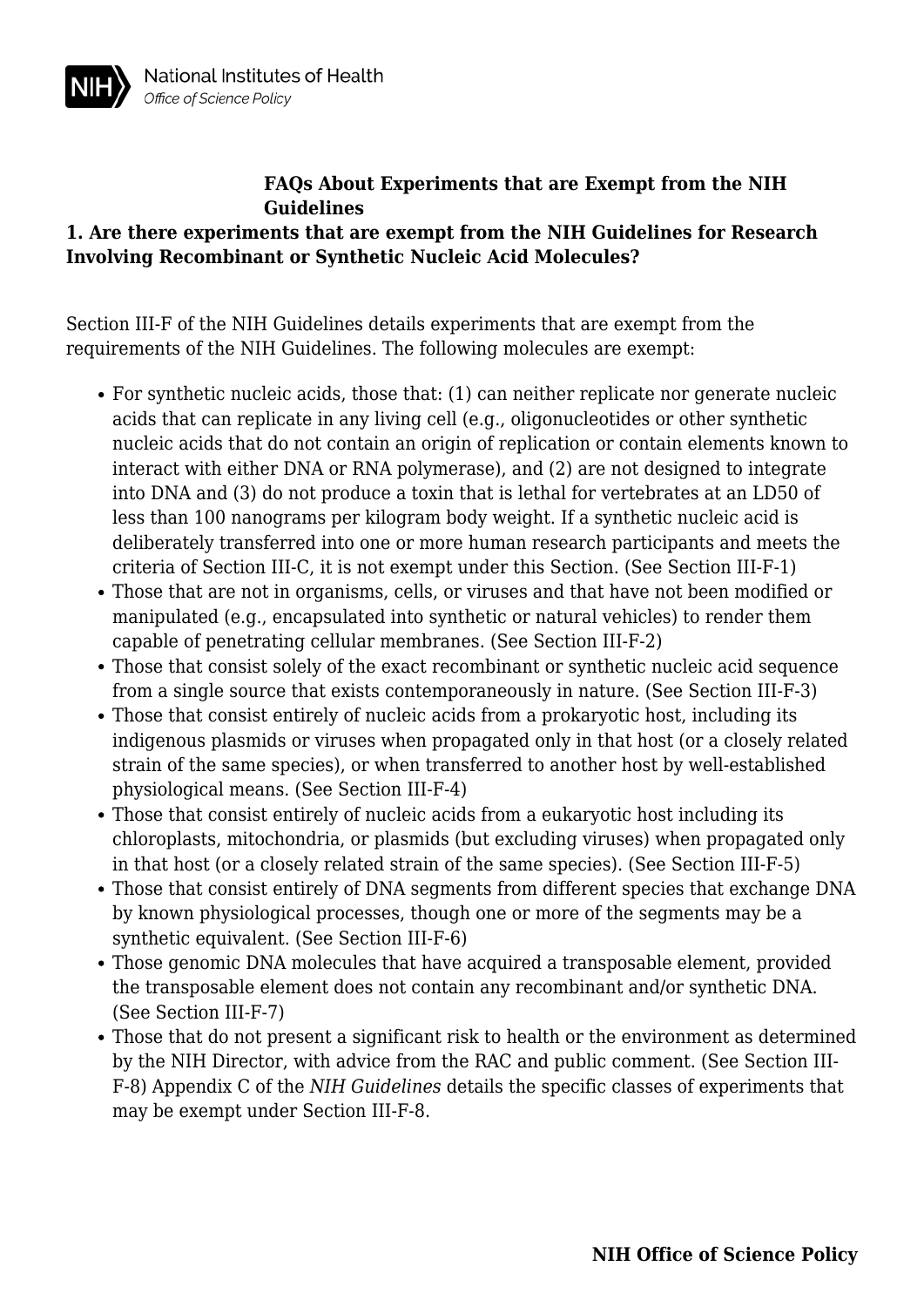### **2. Are the experiments described in Section III-F and Appendix C of the NIH Guidelines always exempt, or are there circumstances in which the research might require IBC review and approval under NIH Guidelines?**

If an experiment falls under Sections III-A, III-B, or III-C and also III-F, then the research is not exempt (see the note Under Section III of the NIH Guidelines). The three types of experiments that would not be exempt under this provision are:

- The deliberate transfer of a drug resistance trait to microorganisms that are not known to acquire the trait naturally, if such acquisition could compromise the use of the drug to control disease agents in humans, veterinary medicine or agriculture [Section III-A]:
- Deliberate formation of recombinant or synthetic nucleic acid molecules containing genes for the biosynthesis of toxin molecules lethal for vertebrates at an LD50 of less than 100 nanograms per kilogram body weight (e.g., microbial toxins such as the botulinum toxins, tetanus toxin, diphtheria toxin, and Shigella dysenteriae neurotoxin). [Section III-B]; or
- The deliberate transfer into human research participants of either:
	- Recombinant nucleic acid molecules, or DNA or RNA derived from recombinant nucleic acid molecules, or
	- Synthetic nucleic acid molecules, or DNA or RNA derived from synthetic nucleic acid molecules, that meet any one of the following criteria:
		- Contain more than 100 nucleotides; or
		- Possess biological properties that enable integration into the genome (e.g., cis elements involved in integration); or
		- Have the potential to replicate in a cell; or
		- Can be translated or transcribed. [Section III-C].

In addition, there are certain exceptions to the exemptions described in Appendix C of the NIH Guidelines. [See Appendix C-1-A, through C-V1-A]. In addition to the three types of experiments listed above, these exceptions include experiments involving:

- DNA from Risk Group 3, 4, or restricted organisms or cells known to be infected with these agents
- Whole plants regenerated from plant cells and tissues cultures that do not remain axenic cultures
- Large scale experiments (more than 10 liters of volume in a single culture vessel)
- Deliberate introduction of genes coding for the biosynthesis of molecules that are toxic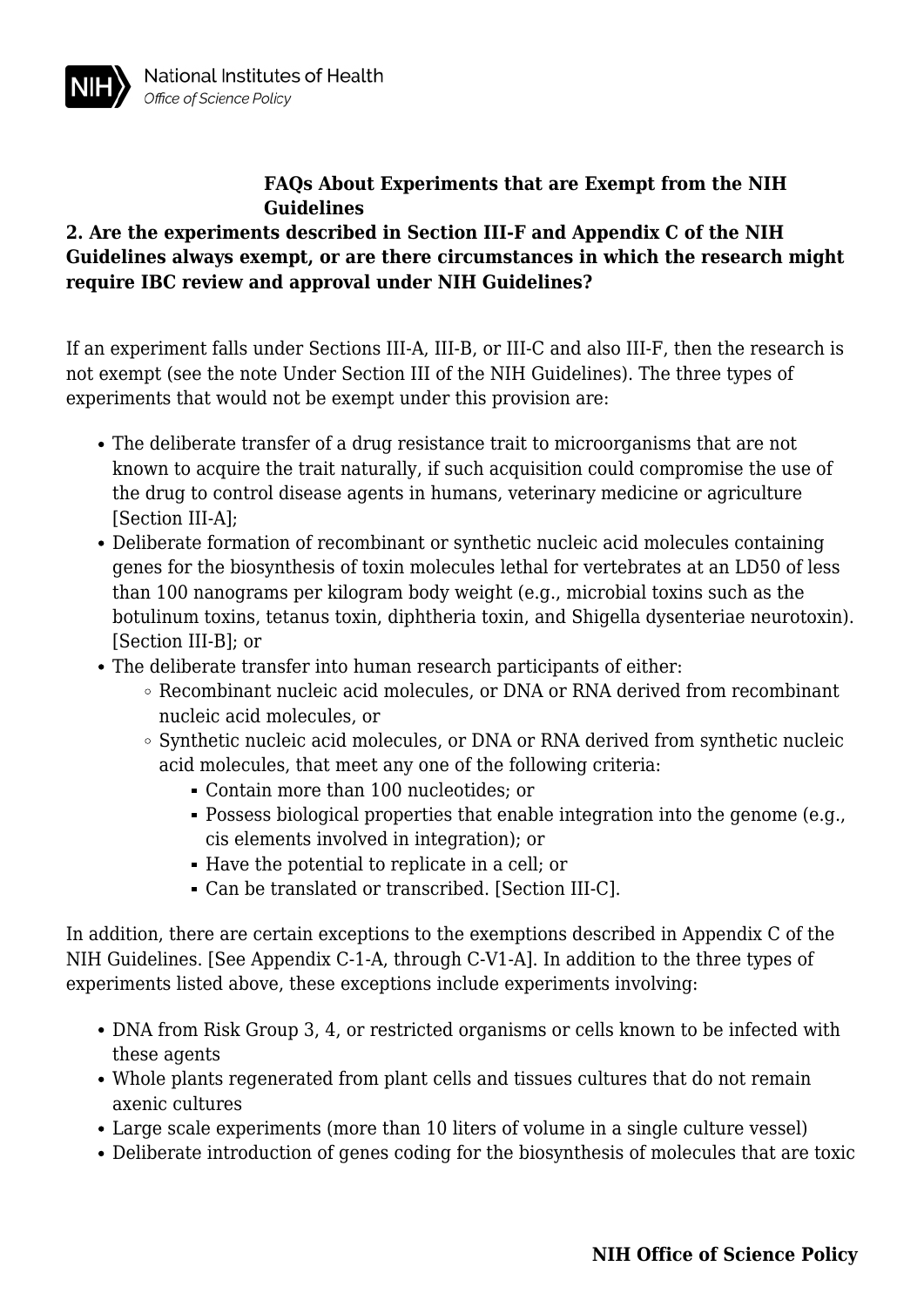

for vertebrates with an LD50 greater than 100 nanograms/kg but less than or equal to 100 micrograms/kg (see Appendix F)

# **3. The NIH Guidelines exempt certain experiments that do not pose a threat to health or the environment. Can an Institutional Biosafety Committee (IBC) or Principal Investigator (PI) determine if an experiment does not pose such a threat and is therefore exempt?**

Section III-F-8 of the NIH Guidelines refers to categories of experiments that the NIH Director has determined do not present a significant risk to health or the environment and are therefore exempt. This determination was made with the advice of the RAC, following appropriate notice and opportunity for public comment. **PIs and IBCs cannot make the determination that a class of experiments other than the ones listed below poses no significant risk.**

The following classes of experiments are exempt under Section III-F-8:

- Certain recombinant or synthetic nucleic acid molecules that contain less than one-half of any eukaryotic viral genome when propagated and maintained in cells in tissue culture [Appendix C-I – see question 8 below for more information on the limits of this exemption]
- Escherichia coli K-12 host-vector systems [Appendix C-II]
- Saccharomyces cerevisiae or Saccharomyces uvarum host-vector systems [Appendix C-III]
- Kluyveromyces lactis host-vector Systems [Appendix C-IV]
- Bacillus subtilis or Bacillus licheniformis host-vector systems [Appendix C-V]
- Extrachromosomal elements of gram positive organisms [see specific list of organisms in Appendix C-VI]
- The purchase or transfer of transgenic rodents [Appendix C-VII]
- Generation of certain BL1 Transgenic Rodents via Breeding [Appendix C-VIII]

A full description of the exemptions with exceptions can be found in Appendix C of the NIH Guidelines.

### **4. How do I know if I am working with host-vector system that is exempt from the**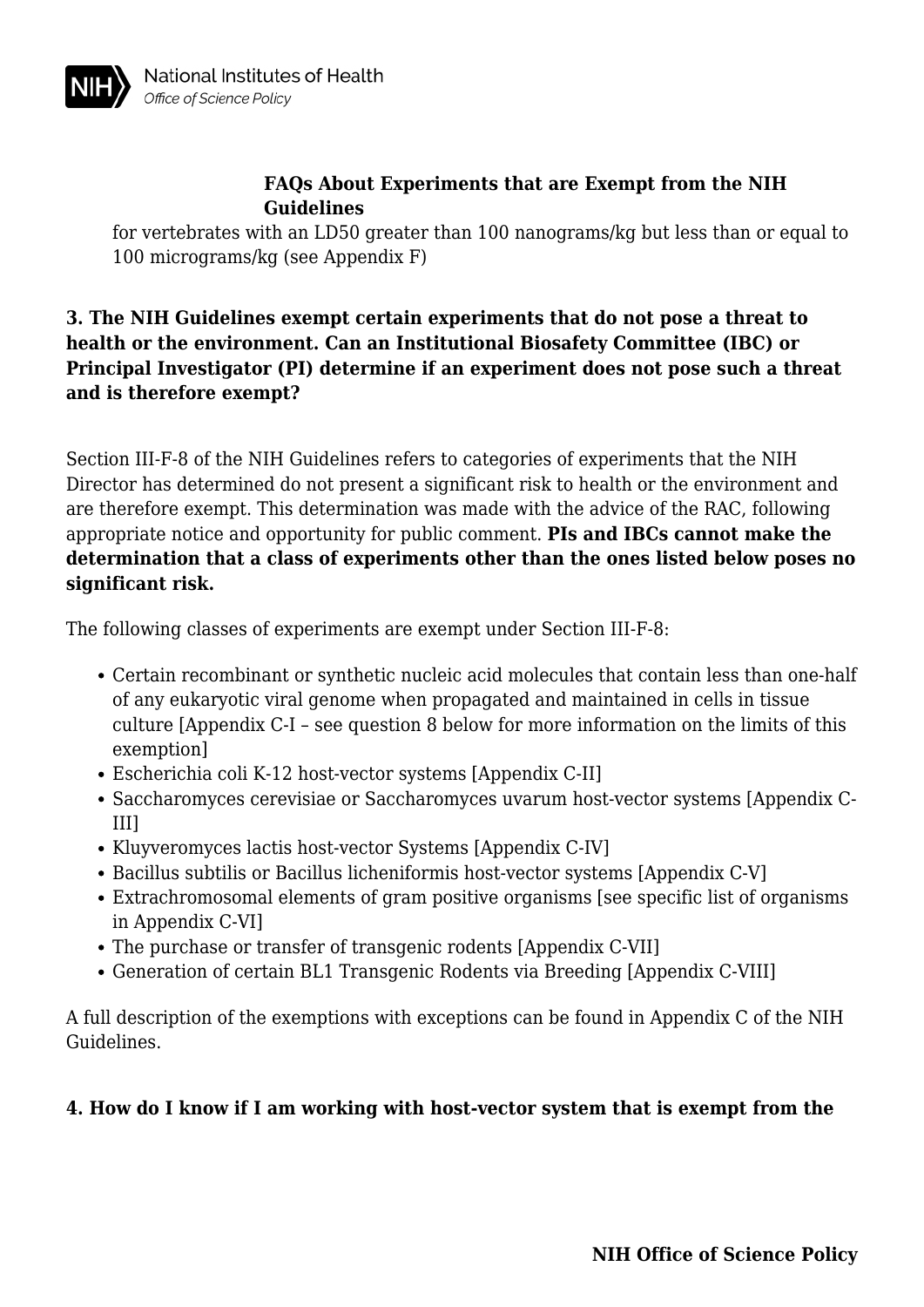

#### **NIH Guidelines?**

Only certain experiments that use E. coli K-12, Saccharomyces cerevisiae or Saccharomyces uvarum, Kluyveromyces lactis, Bacillus subtilis or Bacillus licheniformis host-vector systems are exempt from the NIH Guidelines (see Appendix C). If you are obtaining an E. coli hostvector system from a commercial supplier, genotype information may be available to permit determination of the strain from which the host is derived.

# **5. Nucleic acid molecules resulting from the replication of recombinant or synthetic nucleic acids are subject to the NIH Guidelines. Are any other materials derived from or produced by genetically engineered organisms subject to the requirements of the NIH Guidelines?**

No. For example, proteins produced by genetically engineered organisms are not subject to the NIH Guidelines.

# **6. Are any types of human gene transfer trials exempt from the requirements of the NIH Guidelines?**

If the investigational product meets the criteria described in Section III-C of the *NIH Guidelines* and involves the deliberate transfer of recombinant or synthetic nucleic acid molecules, or DNA or RNA derived from recombinant or synthetic nucleic acid molecules, into one or more human research participants, then the research will be subject to the *NIH Guidelines*.

Synthetic nucleic acid molecules that contain less than 100 nucleotides, or do not possess biological properties that enable integration into the genome (e.g., *cis* elements involved in integration); or do not have the potential to replicate in a cell; or do not have the potential to be translated or transcribed are not covered under Section III-C.

In addition, Appendix M-III-A of the *NIH Guidelines* exempts certain types of vaccine trials from the requirements for submission of the protocol to the NIH Office of Science Policy (OSP) and subsequent reporting (Appendix M-I). Specifically, this exemption applies to "human studies in which induction or enhancement of an immune response to a vectorencoded microbial immunogen is the major goal, such an immune response has been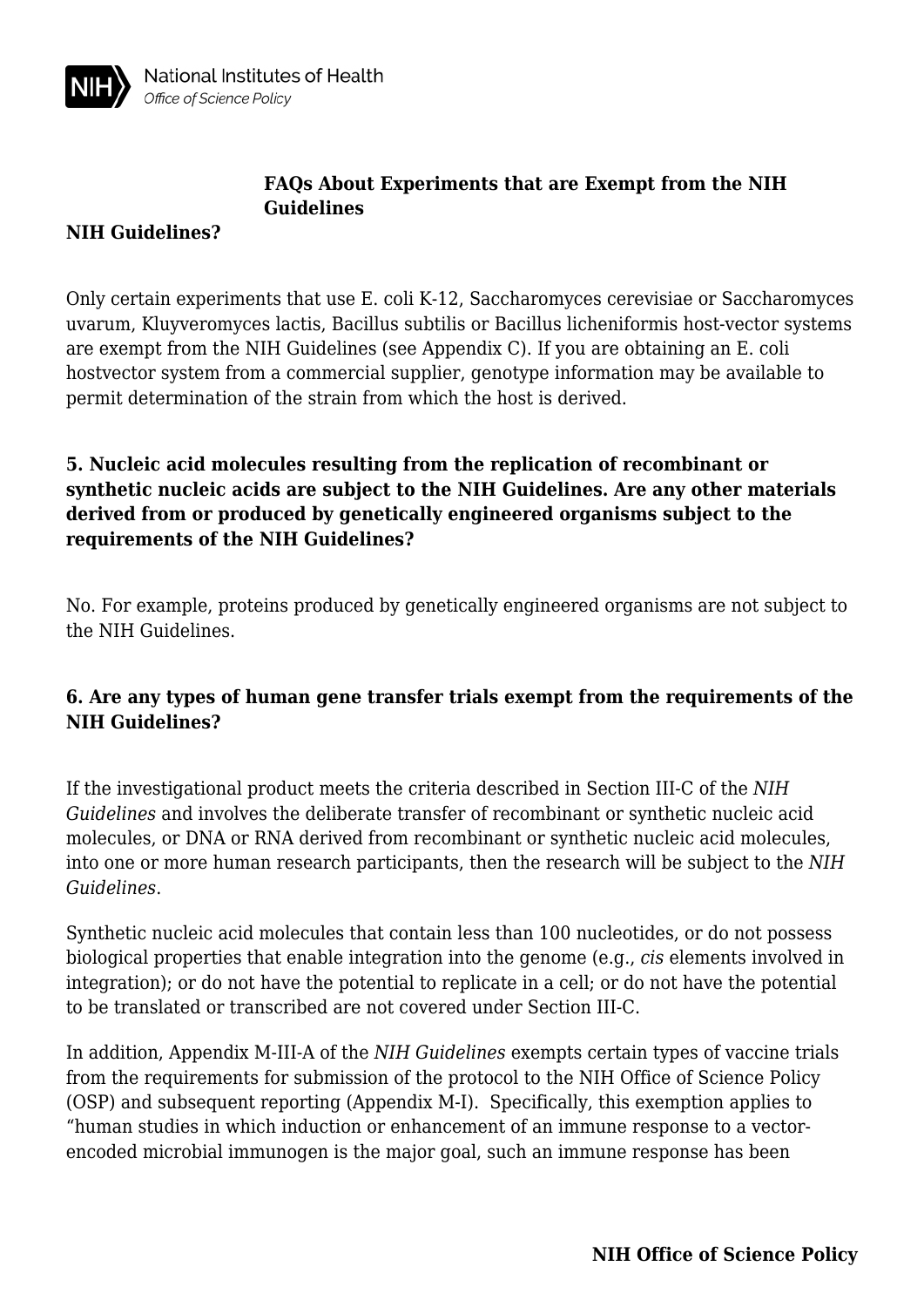

demonstrated in model systems, and the persistence of the vector-encoded immunogen is not expected."

Trials with these characteristics do not have to be registered with NIH OSP, but can be submitted on a voluntary basis, particularly if the investigator believes that a trial presents scientific, safety, or ethical concerns that would benefit from RAC review and public discussion. Investigators that submit trials voluntarily will be expected to comply with all aspects of the protocol submission and reporting requirements. NIH OSP encourages investigators and institutional review bodies to contact OSP (HGTprotocols@mail.nih.gov) for assistance in determining whether this exemption applies to a particular trial.

It is important to note that Appendix M-III-A does not exempt these vaccine trials from other requirements specified in the *NIH Guidelines*, including biosafety review. Thus, vaccine trials, like other human gene transfer trials subject to the *NIH Guidelines*, must be reviewed and approved by an IBC before research participants can be enrolled.

# **7. There is a note at the beginning of Section III of the NIH Guidelines that states "If an experiment falls into Section III-F and into either Sections III-D or III-E as well, the experiment is considered exempt from the NIH Guidelines." What is meant by this note?**

If an experiment falls into Section III-D or III-E of the NIH Guidelines and also falls into section III-F, it is exempt. An example of such an experiment is the following:

*Staphylococcus aureus (a Risk Group 2 bacterium) contains a recombinant plasmid. The plasmid is indigenous to S. aureus, was created in vitro, and contains only DNA from S. aureus (i.e., the DNA inserted into the plasmid was S. aureus DNA).* 

Rationale: The introduction of recombinant DNA into Risk Group 2 agents is usually covered Page 4 of 5 Exempt Experiment FAQs/April 2013 NationalInstitutesofHealth OfficeofBiotechnologyActivities under Section III-D-1-a. However, because the experiments are only performed in S. aureus, this work would fall under III-F-4 (experiments that consists entirely of DNA from a prokaryotic host including its indigenous plasmids when propagated only in that host or a closely related strain of the same species). Thus this experiment falls into both Sections III-D and III-F and is exempt, due to the above note, from the requirements of the NIH Guidelines for IBC review and approval.